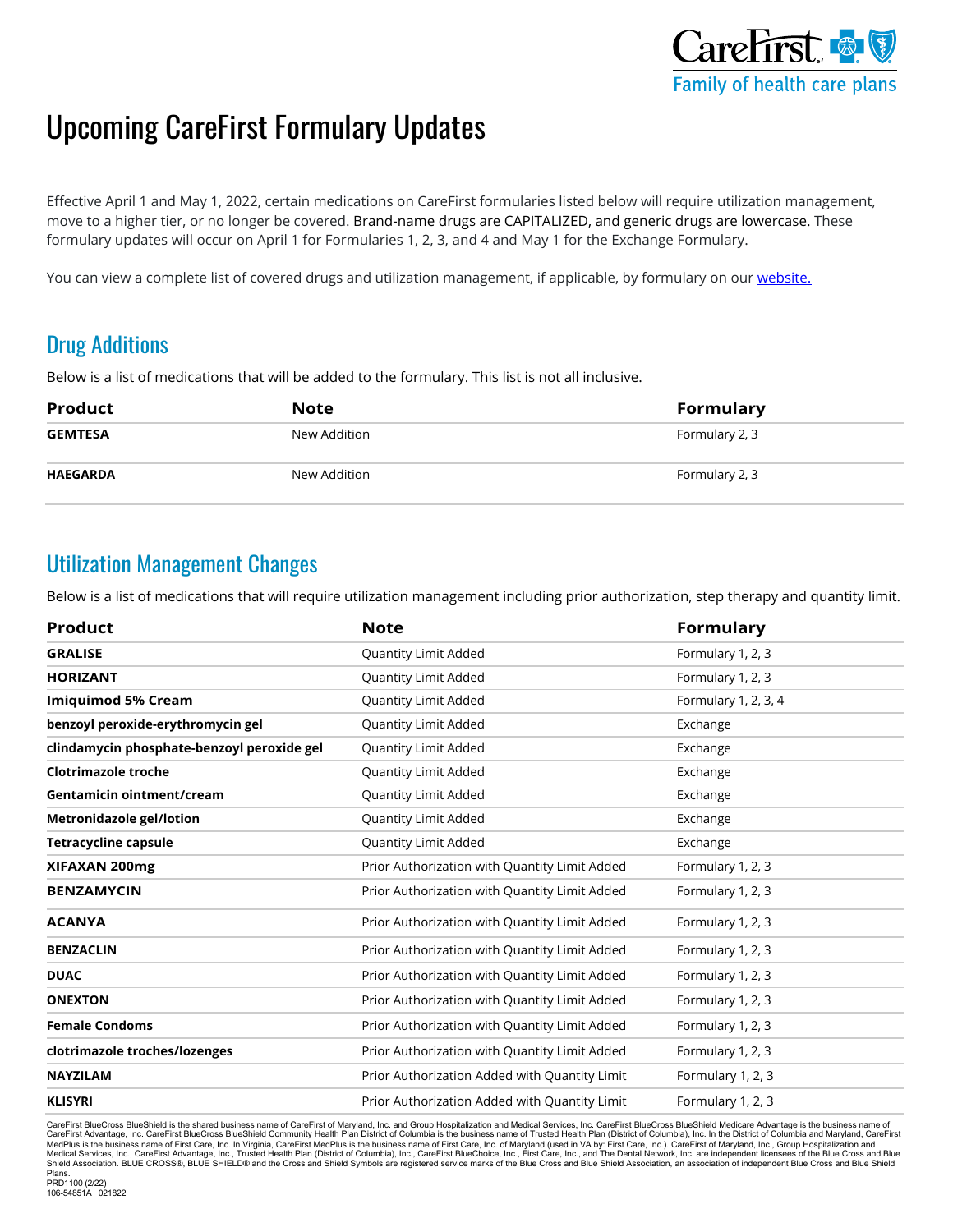

| XIFAXAN 550mg                        | Prior Authorization Added        | Formulary 1, 2, 3 (Except F2 FEP) |  |
|--------------------------------------|----------------------------------|-----------------------------------|--|
| <b>AKLIEF</b>                        | Prior Authorization Added        | Formulary 1, 2, 3                 |  |
| <b>EPIDUO</b>                        | Prior Authorization Added        | Formulary 1, 2, 3, 4              |  |
| <b>EPIDUO FORTE</b>                  | Prior Authorization Added        | Formulary 1, 2, 3, 4              |  |
| <b>FABIOR</b>                        | Prior Authorization Added        | Formulary 1, 2, 3                 |  |
| <b>ORIAHNN</b>                       | <b>Prior Authorization Added</b> | Formulary 1, 2, 3                 |  |
| <b>ORILISSA</b>                      | Prior Authorization Added        | Formulary 1, 2, 3                 |  |
| <b>MYFEMBREE</b>                     | Prior Authorization Added        | Formulary 1, 2, 3                 |  |
| <b>FINACEA</b>                       | <b>Prior Authorization Added</b> | Formulary 1, 2, 3, 4              |  |
| <b>MIRVASO</b>                       | Prior Authorization Added        | Formulary 1, 2, 3, 4              |  |
| <b>NORITATE</b>                      | <b>Prior Authorization Added</b> | Formulary 1, 2, 3, 4              |  |
| <b>RHOFADE</b>                       | <b>Prior Authorization Added</b> | Formulary 1, 2, 3, 4              |  |
| <b>SOOLANTRA</b>                     | Prior Authorization Added        | Formulary 1, 2, 3, 4              |  |
| <b>BREXAFEMME</b>                    | Step Therapy with Limits         | Formulary 1, 2, 3                 |  |
| calcipotriene topical scalp solution | Prior Authorization Added        | Formulary 1, 2, 3                 |  |
| <b>CALCITRENE</b>                    | Prior Authorization Added        | Formulary 1, 2, 3, 4              |  |
| <b>DOVONEX</b>                       | <b>Prior Authorization Added</b> | Formulary 1, 2, 3, 4              |  |
| <b>ENSTILAR</b>                      | Prior Authorization Added        | Formulary 1, 2, 3, 4              |  |
| <b>SORILUX</b>                       | Prior Authorization Added        | Formulary 1, 2, 3, 4              |  |
| <b>TACLONEX</b>                      | Prior Authorization Added        | Formulary 1, 2, 3, 4              |  |
| <b>VECTICAL</b>                      | Prior Authorization Added        | Formulary 1, 2, 3, 4              |  |
| <b>WYNZORA</b>                       | Prior Authorization Added        | Formulary 1, 2, 3, 4              |  |

## Formulary Drug Tier Changes and Removals

 Below is a list of commonly prescribed medications that will move to a higher tier or no longer be covered, along with covered drug alternatives. This list is not all inclusive. If a member needs a drug covered at a lower cost share tier or a non-formulary drug to be covered for medical necessity reasons, providers may submit an [exception request.](https://provider.carefirst.com/providers/pharmacy/pharmacy-exception-requests.page?)

| <b>Product</b>                              | <b>Tier Change</b><br>or Drug<br>Removal | Covered Alternative(s)*                                                                                                                                                                        | <b>Formulary</b>  |
|---------------------------------------------|------------------------------------------|------------------------------------------------------------------------------------------------------------------------------------------------------------------------------------------------|-------------------|
| albuterol sulfate HFA<br>(generic Ventolin) | Drug removal                             | albuterol sulfate CFC-free aerosol (except NDC 66993001968)<br>and levalbuterol tartrate CFC-free aerosol.                                                                                     | Formulary 2, 3, 4 |
| <b>MYRBETRIQ</b>                            | Drug removal                             | darifenacin ext-rel, oxybutynin ext-rel, solifenacin, tolterodine, Formulary 2, 3<br>tolterodine ext-rel, trospium, trospium ext-rel, GEMTESA<br>(vibegron), and TOVIAZ (fesoterodine ext-rel) |                   |
| <b>DYMISTA</b>                              | Drug removal                             | azelastine-fluticasone, flunisolide, fluticasone, and<br>mometasone                                                                                                                            | Formulary 2, 3    |
| <b>BYSTOLIC</b>                             | Tier Increase                            | atenolol, carvedilol, carvedilol phosphate ext-rel, metoprolol<br>succinate ext-rel, metoprolol tartrate, nadolol, nebivolol,<br>pindolol, propranolol, and propranolol ext-rel                | Formulary 1, 2    |
| <b>DUREZOL</b>                              | Tier Increase                            | dexamethasone, difluprednate, loteprednol, prednisolone                                                                                                                                        | Formulary 1, 2, 3 |

CareFirst BlueCross BlueShield is the shared business name of CareFirst of Maryland, Inc. and Group Hospitalization and Medical Services, Inc. CareFirst BlueCross BlueShield Medicare Advantage is the business name of<br>Care MedPlus is the business name of First Care, Inc. In Virginia, CareFirst MedPlus is the business name of First Care, Inc. of Maryland (used in VA by: First Care, Inc.). CareFirst of Maryland, Inc., Group Hospitalization and